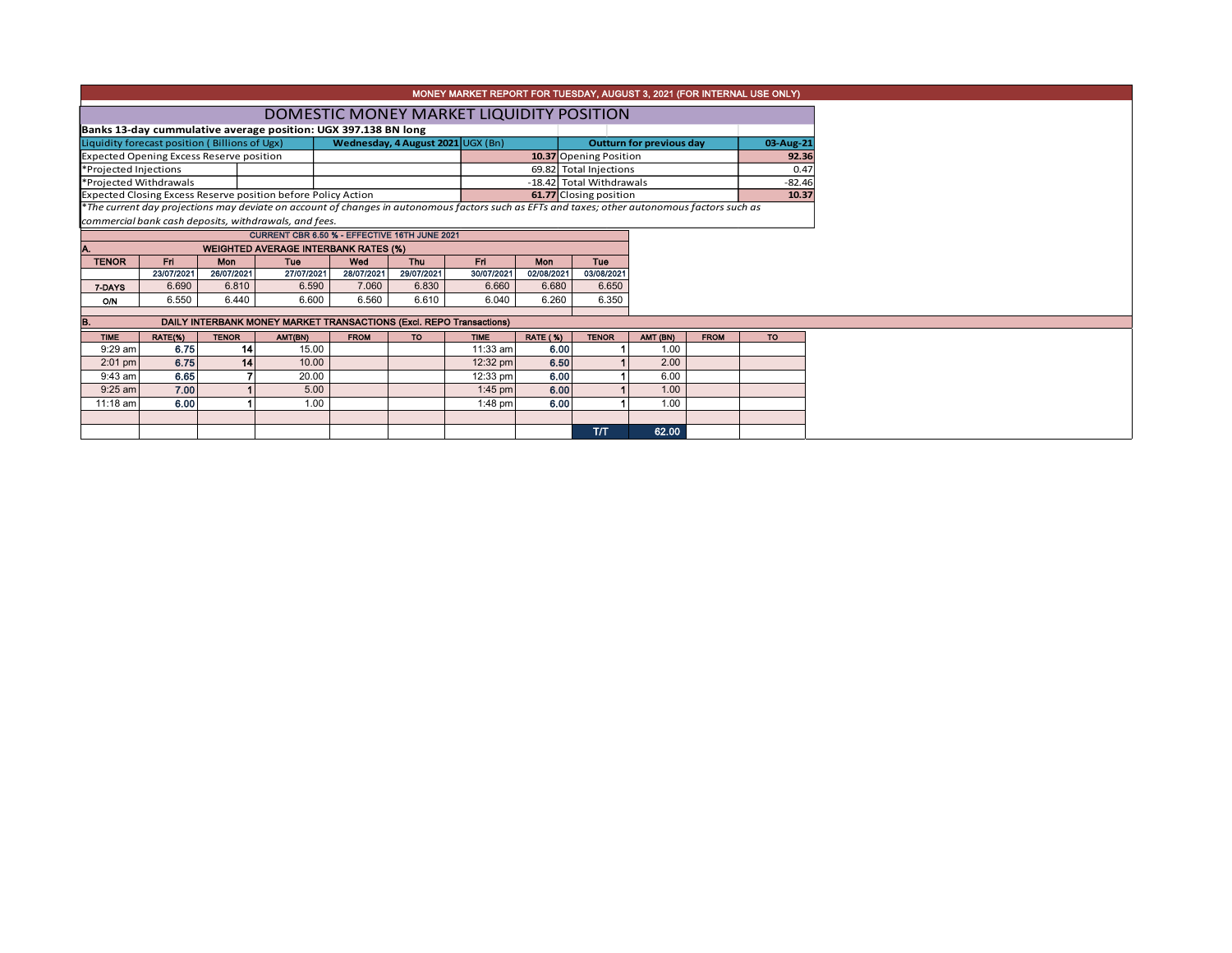| C.<br><b>CBR AND THE 7- DAY WAR INTERBANK RATES</b>                         |                                                                                                                                                                                    |                         |                                                                                       |                                                                                           |                                                |                                      |              |                                  |  |  |  |  |  |  |  |
|-----------------------------------------------------------------------------|------------------------------------------------------------------------------------------------------------------------------------------------------------------------------------|-------------------------|---------------------------------------------------------------------------------------|-------------------------------------------------------------------------------------------|------------------------------------------------|--------------------------------------|--------------|----------------------------------|--|--|--|--|--|--|--|
| 9.500<br>9.000                                                              |                                                                                                                                                                                    |                         |                                                                                       |                                                                                           |                                                |                                      |              |                                  |  |  |  |  |  |  |  |
| 8.500                                                                       |                                                                                                                                                                                    |                         |                                                                                       |                                                                                           |                                                |                                      |              |                                  |  |  |  |  |  |  |  |
| 8.000                                                                       |                                                                                                                                                                                    |                         |                                                                                       |                                                                                           |                                                |                                      |              |                                  |  |  |  |  |  |  |  |
| 7.500<br>7.000                                                              |                                                                                                                                                                                    |                         |                                                                                       |                                                                                           |                                                |                                      |              |                                  |  |  |  |  |  |  |  |
| 6.500                                                                       |                                                                                                                                                                                    |                         |                                                                                       | $\ldots$ . The experts $\tau$                                                             |                                                | <b>Theodorf</b>                      | . <u>. .</u> |                                  |  |  |  |  |  |  |  |
| 6.000                                                                       |                                                                                                                                                                                    |                         |                                                                                       |                                                                                           |                                                |                                      |              |                                  |  |  |  |  |  |  |  |
| 5.500<br>5.000                                                              |                                                                                                                                                                                    |                         |                                                                                       |                                                                                           |                                                |                                      |              |                                  |  |  |  |  |  |  |  |
| 4.500                                                                       |                                                                                                                                                                                    |                         |                                                                                       |                                                                                           |                                                |                                      |              |                                  |  |  |  |  |  |  |  |
| 4.000                                                                       |                                                                                                                                                                                    |                         |                                                                                       |                                                                                           |                                                |                                      |              |                                  |  |  |  |  |  |  |  |
|                                                                             | 16/07/2021<br>15/07/2021<br>19/07/2021<br>21/07/2021<br>22/07/2021<br>23/07/2021<br>26/07/2021<br>27/07/2021<br>28/07/2021<br>29/07/2021<br>30/07/2021<br>02/08/2021<br>03/08/2021 |                         |                                                                                       |                                                                                           |                                                |                                      |              |                                  |  |  |  |  |  |  |  |
|                                                                             |                                                                                                                                                                                    |                         |                                                                                       |                                                                                           |                                                |                                      |              |                                  |  |  |  |  |  |  |  |
|                                                                             | • Overnight WAR -7-day WAR - CBR rate - Upper bound -Lower bound                                                                                                                   |                         |                                                                                       |                                                                                           |                                                |                                      |              |                                  |  |  |  |  |  |  |  |
| MONETARY POLICY OPERATIONS MATURITIES PROFILE: (29-JULY 2021 - 26-AUG 2021) |                                                                                                                                                                                    |                         |                                                                                       |                                                                                           |                                                |                                      |              |                                  |  |  |  |  |  |  |  |
| D.<br><b>DATE</b>                                                           | <b>THUR</b>                                                                                                                                                                        | <b>THUR</b>             | <b>THUR</b>                                                                           | <b>THUR</b><br><b>THUR</b>                                                                | <b>TOTAL</b>                                   |                                      |              |                                  |  |  |  |  |  |  |  |
|                                                                             | 05-Aug-21                                                                                                                                                                          | 12-Aug-21               | 19-Aug-21                                                                             | 26-Aug-21<br>02-Sep-21                                                                    |                                                |                                      |              |                                  |  |  |  |  |  |  |  |
| <b>REPO</b>                                                                 | 1,822.97                                                                                                                                                                           | $\sim$                  | $\sim$                                                                                | $\sim$<br>$\sim$                                                                          | 1,822.97                                       |                                      |              |                                  |  |  |  |  |  |  |  |
| <b>REV REPO</b>                                                             | $\sim$                                                                                                                                                                             | $\sim$                  | $\sim$                                                                                | $\sim$<br>$\sim$                                                                          | $\sim$                                         |                                      |              |                                  |  |  |  |  |  |  |  |
| <b>DEPO AUCT</b>                                                            | 29.22<br>1,852.19                                                                                                                                                                  | 93.40<br>93.40          | 59.13<br>59.13                                                                        | 132.40<br>$\sim$<br>132.40                                                                | 314.15<br>2,137.12                             |                                      |              |                                  |  |  |  |  |  |  |  |
| <b>TOTALS</b>                                                               |                                                                                                                                                                                    |                         |                                                                                       | A.<br>Total O/S Deposit Auction balances held by BOU up to 07 October Q912021: UGX 541 BN |                                                |                                      |              |                                  |  |  |  |  |  |  |  |
|                                                                             |                                                                                                                                                                                    |                         |                                                                                       | Total O/S Repo, Reverse Repo & Deposit Auction balances held by BOU: UGX 2,364 BN         |                                                |                                      |              |                                  |  |  |  |  |  |  |  |
|                                                                             | (EI) STOCK OF TREASURY SECURITIES                                                                                                                                                  |                         |                                                                                       | Eii)                                                                                      | <b>MONETARY POLICY MARKET OPERATIONS</b>       |                                      |              |                                  |  |  |  |  |  |  |  |
|                                                                             | LAST TBIILS ISSUE DATE: 22-JULY-2021                                                                                                                                               |                         |                                                                                       |                                                                                           | (VERTICAL REPOS, REV-REPOS & DEPOSIT AUCTIONS) |                                      |              |                                  |  |  |  |  |  |  |  |
|                                                                             | On-the-run O/S T-BILL STOCKs (Bns-UGX)                                                                                                                                             |                         | 6,435.64                                                                              | 04/08/2021<br>OMO                                                                         | <b>ISSUE DATE</b>                              | <b>AMOUNT</b><br><b>WAR</b>          | <b>RANGE</b> | <b>TENOR</b>                     |  |  |  |  |  |  |  |
|                                                                             | On-the-run O/S T-BONDSTOCKs(Bns-UGX)                                                                                                                                               |                         | 20,097.75                                                                             | 04/08/2021 REPO                                                                           | 24-Jun - 1,022.00                              | 6.500                                |              | $\overline{7}$                   |  |  |  |  |  |  |  |
|                                                                             | TOTAL TBILL & TBOND STOCK- UGX                                                                                                                                                     |                         | 26,533.38                                                                             | <b>REPO</b><br><b>DAUT</b>                                                                | $30 - Jun$<br>$01 -$ Jul                       | 6.500<br>395.00<br>6.946<br>66.93    |              | $\mathbf{1}$<br>28               |  |  |  |  |  |  |  |
| O/S=Outstanding<br><b>MATURITY</b>                                          | <b>TOTAL STOCK YTM (%)</b>                                                                                                                                                         |                         | <b>CHANGE IN</b>                                                                      | <b>DAUT</b>                                                                               | $01 -$ Jul                                     | 6.970<br>91.42                       |              | 56                               |  |  |  |  |  |  |  |
|                                                                             | (BN UGX)                                                                                                                                                                           | AT CUT OFF <sup>®</sup> | YTM (+/-)                                                                             | <b>DAUT</b>                                                                               | $01 -$ Jul                                     | 39.45<br>7.200                       |              | 84                               |  |  |  |  |  |  |  |
| 91                                                                          | 89.71                                                                                                                                                                              | 7.402                   | 0.403                                                                                 | <b>REPO</b>                                                                               | $01$ -Jul                                      | 1,488.00<br>6.500                    |              | $\overline{7}$                   |  |  |  |  |  |  |  |
| 182                                                                         | 448.19                                                                                                                                                                             | 9.000                   | 0.000                                                                                 | <b>REPO</b>                                                                               | $02 -$ Jul                                     | 225.00<br>6.500                      |              | $6\phantom{1}$                   |  |  |  |  |  |  |  |
| 364                                                                         | 5,897.73                                                                                                                                                                           | 10.245                  | $-0.005$                                                                              | <b>REPO</b>                                                                               | 30-Jun                                         | 395.00<br>6.500                      |              | $\mathbf{1}$                     |  |  |  |  |  |  |  |
| 2YR                                                                         | $\sim$                                                                                                                                                                             | 11.500                  | $-1.500$<br>$-1.197$                                                                  | <b>REPO</b>                                                                               | 07-Jul                                         | 354.00<br>6.500                      |              | $\overline{1}$                   |  |  |  |  |  |  |  |
| 3YR<br>5YR                                                                  | $\sim$<br>1,589.27                                                                                                                                                                 | 12.800<br>13.409        | $-1.691$                                                                              | <b>REPO</b><br><b>DAUT</b>                                                                | 08-Jul<br>$15 -$ Jul                           | 1,546.50<br>6.500<br>6.946<br>35.11  |              | $\overline{7}$<br>28             |  |  |  |  |  |  |  |
| <b>10YR</b>                                                                 | 9,503.84                                                                                                                                                                           | 13.739                  | $-2.231$                                                                              | <b>DAUT</b>                                                                               | $15 -$ Jul                                     | 6.950<br>49.47                       |              | 56                               |  |  |  |  |  |  |  |
| 15YR                                                                        | 7,717.58                                                                                                                                                                           | 14.400                  | $-1.700$                                                                              | <b>DAUT</b>                                                                               | $15 -$ Jul                                     | 36.50<br>7.200                       |              | 84                               |  |  |  |  |  |  |  |
| <b>20YR</b>                                                                 | 1,287.05                                                                                                                                                                           | 15.950                  | $-1.040$                                                                              | <b>REPO</b>                                                                               | $15 -$ Jul                                     | 1,253.50<br>6.500                    |              | $\overline{7}$                   |  |  |  |  |  |  |  |
|                                                                             |                                                                                                                                                                                    |                         | Cut OFF is the lowest price/ highest yield that satisfies the auction awarded amount. | <b>REPO</b>                                                                               | $16 -$ Jul                                     | 302.00<br>6.500                      |              | $\boldsymbol{6}$                 |  |  |  |  |  |  |  |
|                                                                             |                                                                                                                                                                                    |                         |                                                                                       | <b>REVREPO</b>                                                                            | 21-Jul                                         | 314.06<br>6.500                      |              | $\mathbf{1}$                     |  |  |  |  |  |  |  |
|                                                                             |                                                                                                                                                                                    |                         |                                                                                       | <b>REPO</b><br><b>REPO</b>                                                                | 22-Jul<br>28-Jul                               | 1,418.00<br>6.500<br>6.500<br>228.04 |              | $\overline{7}$<br>$\overline{1}$ |  |  |  |  |  |  |  |
|                                                                             |                                                                                                                                                                                    |                         |                                                                                       | <b>DAUT</b>                                                                               | 29-Jul                                         | 6.946<br>39.79                       |              | 28                               |  |  |  |  |  |  |  |
|                                                                             |                                                                                                                                                                                    |                         |                                                                                       | <b>DAUT</b>                                                                               | 29-Jul                                         | 6.950<br>49.47                       |              | 56                               |  |  |  |  |  |  |  |
|                                                                             |                                                                                                                                                                                    |                         |                                                                                       | <b>DAUT</b>                                                                               | $29 -$ Jul                                     | 7.299<br>49.17                       |              | 84                               |  |  |  |  |  |  |  |
|                                                                             |                                                                                                                                                                                    |                         |                                                                                       | <b>REPO</b><br><b>REPO</b>                                                                | 29-Jul<br>$02$ -Aug -                          | 1,403.00<br>6.500<br>418.00<br>6.500 |              | $\overline{7}$<br>$\mathbf{3}$   |  |  |  |  |  |  |  |
|                                                                             |                                                                                                                                                                                    |                         |                                                                                       |                                                                                           | WAR-Weighted Average Rate                      |                                      |              |                                  |  |  |  |  |  |  |  |